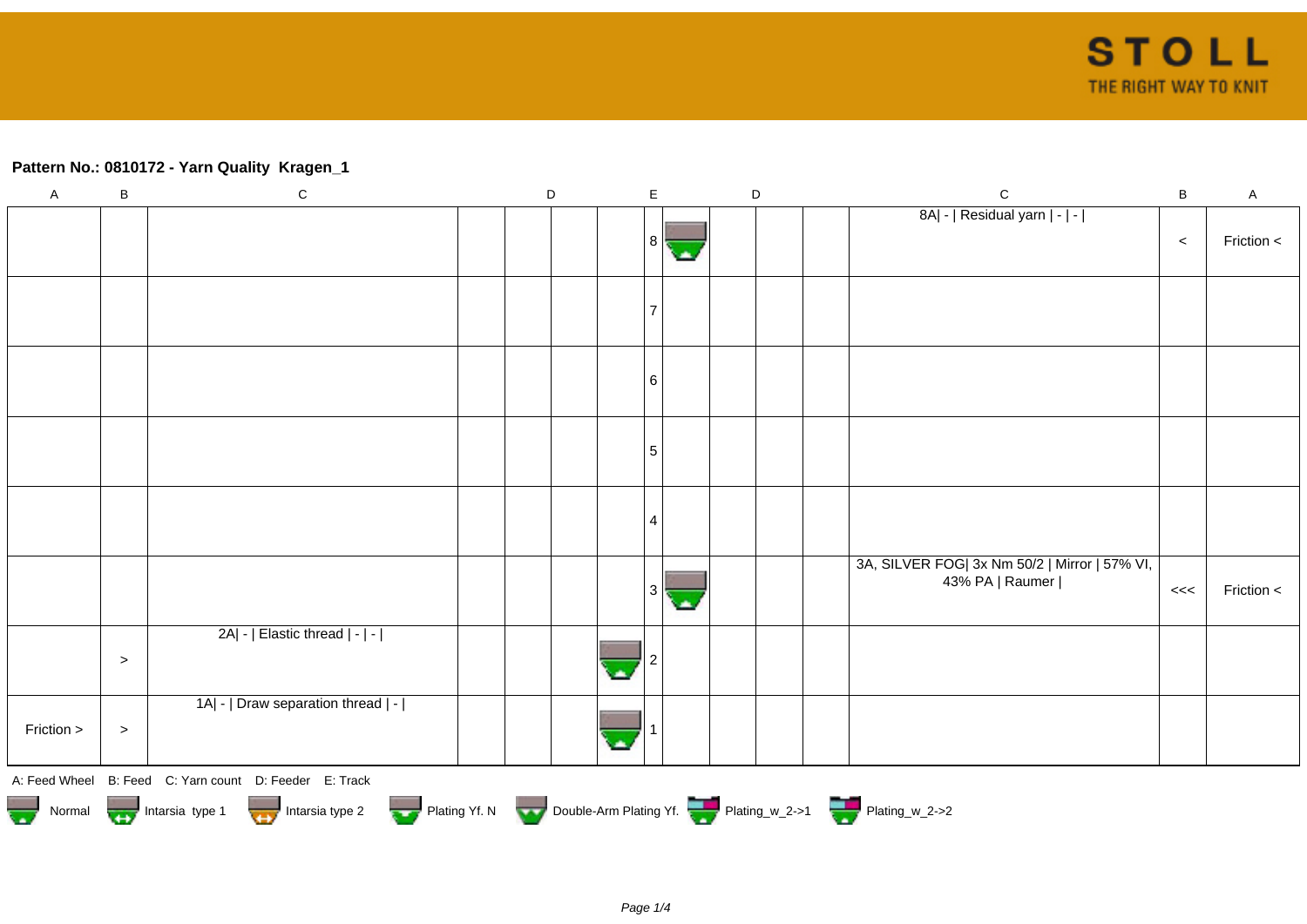## **Pattern No.: 0810172 - Yarn Quality V-Teil(e)**

| $\boldsymbol{\mathsf{A}}$ | B      | ${\bf C}$                                                                                                                                                       | D | E | D | $\mathbf C$                                                      | B     | $\mathsf A$ |
|---------------------------|--------|-----------------------------------------------------------------------------------------------------------------------------------------------------------------|---|---|---|------------------------------------------------------------------|-------|-------------|
|                           |        |                                                                                                                                                                 |   | 8 |   | 8A  -   Residual yarn   -   -                                    | $\,<$ | Friction <  |
| Friction >                | $\, >$ | 7A  -   Residual yarn   -   -                                                                                                                                   |   |   |   |                                                                  |       |             |
|                           |        |                                                                                                                                                                 |   | 6 |   |                                                                  |       |             |
|                           |        |                                                                                                                                                                 |   | 5 |   |                                                                  |       |             |
|                           |        |                                                                                                                                                                 |   |   |   | 4A, SILVER FOG  2x Nm 50/2   Mirror   57% VI,<br>43%PA   Raumer  | <<    | Friction <  |
|                           |        |                                                                                                                                                                 |   |   |   | 3A, SILVER FOG  3x Nm 50/2   Mirror   57% VI,<br>43% PA   Raumer | <<    | Friction <  |
|                           | $\,>$  | $2A$ -   Elastic thread $ - $ -                                                                                                                                 |   |   |   |                                                                  |       |             |
| Friction >                | $\, >$ | 1A  -   Draw separation thread   -                                                                                                                              |   |   |   |                                                                  |       |             |
|                           |        | A: Feed Wheel B: Feed C: Yarn count D: Feeder E: Track<br>Normal Montain Strategy Intarsia type 2 Plating Yf. N Double-Arm Plating Yf. N Double-Arm Plating Yf. |   |   |   |                                                                  |       |             |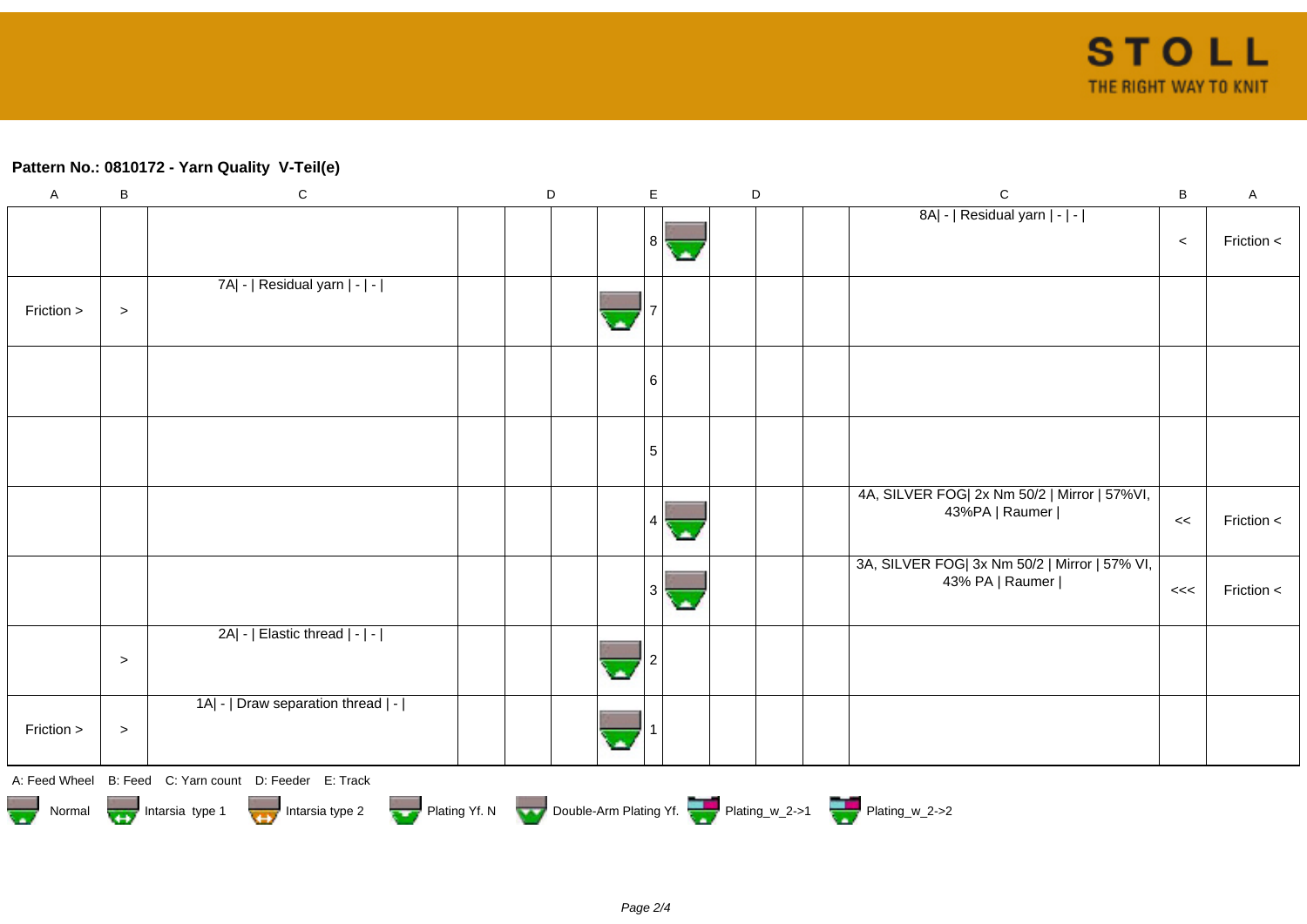## **Pattern No.: 0810172 - Yarn Quality R-Teil(e)**

| $\mathsf A$                                                                                                                                                                                                                          | $\sf B$ | ${\bf C}$                                              |  | D |  | E |  | D |  | $\mathsf{C}$                                                     | B     | A          |
|--------------------------------------------------------------------------------------------------------------------------------------------------------------------------------------------------------------------------------------|---------|--------------------------------------------------------|--|---|--|---|--|---|--|------------------------------------------------------------------|-------|------------|
|                                                                                                                                                                                                                                      |         |                                                        |  |   |  | 8 |  |   |  | 8A  -   Residual yarn   -   -                                    | $\,<$ | Friction < |
| Friction >                                                                                                                                                                                                                           | $\,>$   | 7A  -   Residual yarn   -   -                          |  |   |  |   |  |   |  |                                                                  |       |            |
|                                                                                                                                                                                                                                      |         |                                                        |  |   |  | 6 |  |   |  |                                                                  |       |            |
|                                                                                                                                                                                                                                      |         |                                                        |  |   |  | 5 |  |   |  |                                                                  |       |            |
|                                                                                                                                                                                                                                      |         |                                                        |  |   |  |   |  |   |  | 4A, SILVER FOG  2x Nm 50/2   Mirror   57% VI,<br>43% PA   Raumer | <<    | Friction < |
|                                                                                                                                                                                                                                      |         |                                                        |  |   |  |   |  |   |  | 3A, SILVER FOG  3x Nm 50/2   Mirror   57% VI,<br>43% PA   Raumer | <<    | Friction < |
|                                                                                                                                                                                                                                      | $\,>$   | 2A  -   Elastic thread   -   -                         |  |   |  |   |  |   |  |                                                                  |       |            |
| Friction >                                                                                                                                                                                                                           | $\, >$  | 1A  -   Draw separation thread   -                     |  |   |  |   |  |   |  |                                                                  |       |            |
|                                                                                                                                                                                                                                      |         | A: Feed Wheel B: Feed C: Yarn count D: Feeder E: Track |  |   |  |   |  |   |  |                                                                  |       |            |
| Normal <b>Department of the School School School School School School School School School School School School School School School School School School School School School School School School School School School School </b> |         |                                                        |  |   |  |   |  |   |  |                                                                  |       |            |